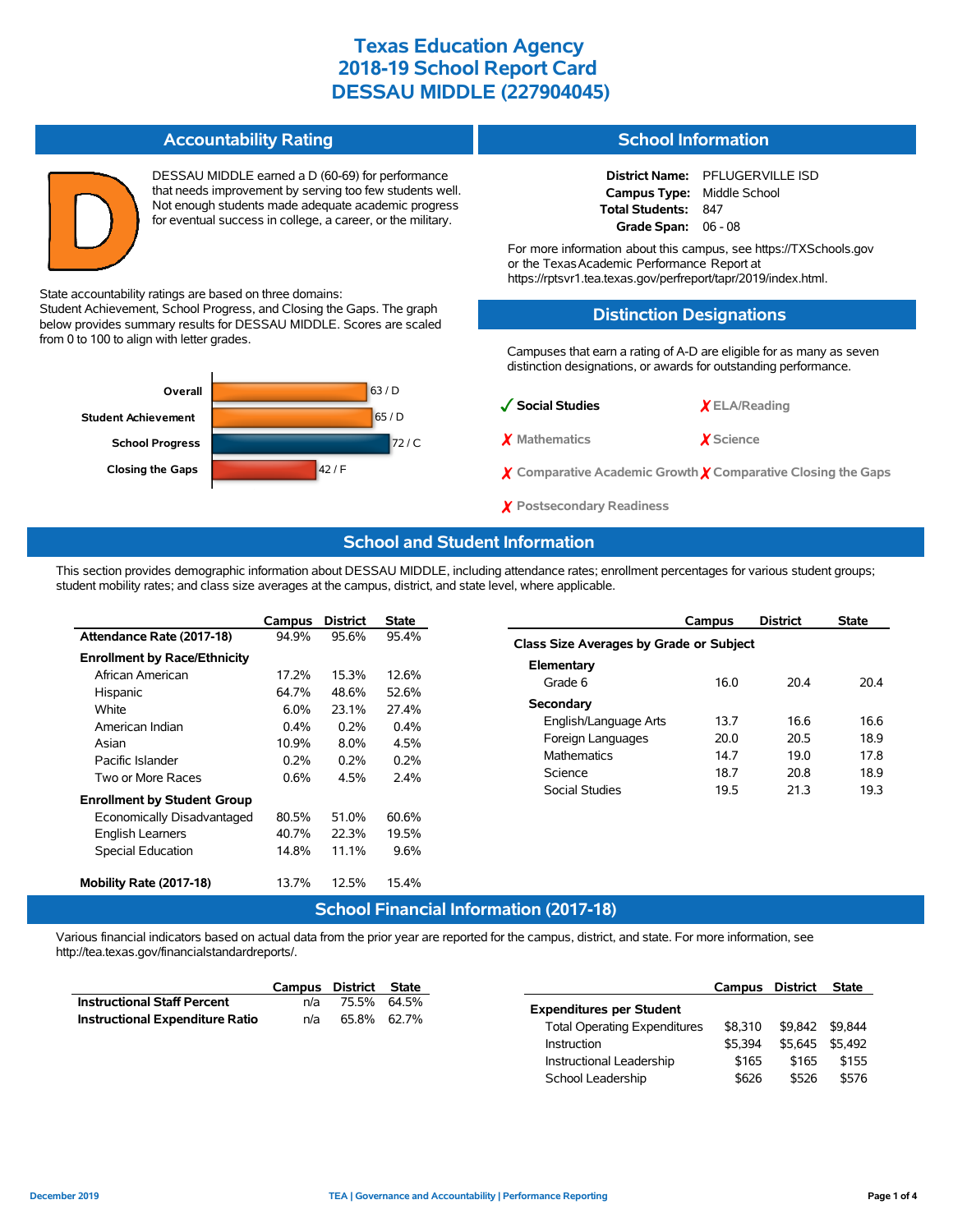#### **STAAR Outcomes**

This section provides STAAR performance and Academic Growth outcomes. Academic Growth measures whether students are maintaining performance or improving from year to year.

|                                                                                |      |       |     |            |                                   |            |       |                          |       | Two or                   |        |            |
|--------------------------------------------------------------------------------|------|-------|-----|------------|-----------------------------------|------------|-------|--------------------------|-------|--------------------------|--------|------------|
|                                                                                |      |       |     |            | African                           |            |       | American                 |       | <b>Pacific</b>           | More   | Econ       |
|                                                                                |      | State |     |            | District Campus American Hispanic |            | White | Indian                   | Asian | <b>Islander</b>          | Races  | Disadv     |
| STAAR Performance Rates at Approaches Grade Level or Above (All Grades Tested) |      |       |     |            |                                   |            |       |                          |       |                          |        |            |
| All Subjects                                                                   | 2019 | 78%   | 78% | 63%        | 59%                               | 59%        | 72%   | 100%                     | 87%   | *                        | 71%    | 61%        |
|                                                                                | 2018 | 77%   | 79% | 62%        | 61%                               | 58%        | 58%   | $\ast$                   | 87%   | $\ast$                   | 67%    | 60%        |
| ELA/Reading                                                                    | 2019 | 75%   | 77% | 62%        | 57%                               | 57%        | 74%   | $\ast$                   | 86%   | $\ast$                   | 60%    | 60%        |
|                                                                                | 2018 | 74%   | 78% | 68%        | 71%                               | 63%        | 60%   | $\ast$                   | 87%   | *                        | 67%    | 66%        |
| Mathematics                                                                    | 2019 | 82%   | 81% | 68%        | 61%                               | 64%        | 70%   | $\ast$                   | 92%   | *                        | 60%    | 65%        |
|                                                                                | 2018 | 81%   | 82% | 67%        | 58%                               | 65%        | 63%   | $\ast$                   | 90%   | *                        | 67%    | 65%        |
| Writing                                                                        | 2019 | 68%   | 67% | 49%        | 46%                               | 45%        | 53%   | $\ast$                   | 74%   |                          | $\ast$ | 47%        |
|                                                                                | 2018 | 66%   | 67% | 45%        | 49%                               | 34%        | 53%   | $\overline{a}$           | 84%   | *                        | $\ast$ | 42%        |
| Science                                                                        | 2019 | 81%   | 83% | 71%        | 65%                               | 67%        | 79%   | $\ast$                   | 91%   | *                        | $\ast$ | 69%        |
|                                                                                | 2018 | 80%   | 82% | 63%        | 65%                               | 61%        | 42%   | $\overline{\phantom{a}}$ | 79%   | $\overline{a}$           | $\ast$ | 61%        |
| Social Studies                                                                 | 2019 | 81%   | 83% | 61%        | 63%                               | 54%        | 79%   | $\ast$                   | 80%   | *                        | $\ast$ | 59%        |
|                                                                                | 2018 | 78%   | 83% | 52%        | 49%                               | 46%        | 58%   |                          | 85%   |                          | $\ast$ | 49%        |
|                                                                                |      |       |     |            |                                   |            |       |                          |       |                          |        |            |
| STAAR Performance Rates at Meets Grade Level or Above (All Grades Tested)      |      |       |     |            |                                   |            |       |                          |       |                          |        |            |
| All Subjects                                                                   | 2019 | 50%   | 51% | 30%        | 26%                               | 24%        | 42%   | 89%                      | 65%   | *                        | 43%    | 27%        |
|                                                                                | 2018 | 48%   | 52% | 30%        | 25%                               | 24%        | 30%   | $\ast$                   | 68%   | *                        | 33%    | 27%        |
| ELA/Reading                                                                    | 2019 | 48%   | 51% | 31%        | 28%                               | 25%        | 44%   | $\ast$                   | 61%   | *                        | 40%    | 28%        |
|                                                                                | 2018 | 46%   | 52% | 37%        | 30%                               | 32%        | 34%   | $\ast$                   | 72%   | $\ast$                   | 67%    | 34%        |
| Mathematics                                                                    | 2019 | 52%   | 50% | 32%        | 23%                               | 26%        | 42%   | $\ast$                   | 74%   | *                        | 40%    | 28%        |
|                                                                                | 2018 | 50%   | 50% | 28%        | 25%                               | 23%        | 33%   | $\ast$                   | 64%   | *                        | 17%    | 26%        |
| Writing                                                                        | 2019 | 38%   | 38% | 21%        | 21%                               | 16%        | 20%   | $\ast$                   | 52%   |                          | $\ast$ | 17%        |
|                                                                                | 2018 | 41%   | 44% | 21%        | 18%                               | 14%        | 27%   |                          | 58%   | *                        | $\ast$ | 18%        |
| Science                                                                        | 2019 | 54%   | 58% | 36%        | 35%                               | 27%        | 58%   | $\ast$                   | 66%   | *                        | $\ast$ | 31%        |
|                                                                                | 2018 | 51%   | 55% | 34%        | 29%                               | 27%        | 25%   |                          | 76%   |                          | $\ast$ | 30%        |
| Social Studies                                                                 | 2019 | 55%   | 61% | 26%        | 22%                               | 19%        | 42%   | $\ast$                   | 57%   | *                        | $\ast$ | 23%        |
|                                                                                | 2018 | 53%   | 61% | 24%        | 16%                               | 18%        | 17%   | $\overline{\phantom{a}}$ | 68%   | $\overline{\phantom{a}}$ | $\ast$ | 20%        |
| STAAR Performance Rates at Masters Grade Level (All Grades Tested)             |      |       |     |            |                                   |            |       |                          |       |                          |        |            |
| All Subjects                                                                   | 2019 | 24%   | 25% | 11%        | 8%                                | 7%         | 23%   | 33%                      | 32%   | $\ast$                   | 14%    | 10%        |
|                                                                                | 2018 | 22%   | 24% | 11%        | 6%                                | 8%         | 13%   | $\ast$                   | 31%   | $\ast$                   | 11%    | 10%        |
| ELA/Reading                                                                    | 2019 | 21%   | 22% | 12%        | 11%                               | 8%         | 26%   | $\ast$                   | 30%   | *                        | 0%     | 10%        |
|                                                                                | 2018 | 19%   | 22% | 15%        | 10%                               | 13%        | 17%   | ∗                        | 34%   | *                        | 33%    | 14%        |
| Mathematics                                                                    | 2019 | 26%   | 26% | 9%         | 7%                                | 5%         | 20%   | $\ast$                   | 31%   | *                        | 20%    | 8%         |
|                                                                                | 2018 | 24%   | 24% | 8%         | 5%                                | 5%         | 10%   | $\ast$                   | 29%   | *                        | 0%     | 8%         |
| Writing                                                                        | 2019 | 14%   | 14% | 7%         | $0\%$                             | 6%         | 7%    | $\ast$                   | 30%   |                          | $\ast$ | 6%         |
|                                                                                | 2018 | 13%   | 13% | 3%         | 0%                                | 2%         | 20%   | $\overline{\phantom{a}}$ | 6%    | *                        | $\ast$ | 3%         |
| Science                                                                        | 2019 | 25%   | 28% |            |                                   |            | 21%   | ∗                        | 37%   | $\ast$                   | $\ast$ |            |
|                                                                                | 2018 | 23%   | 26% | 16%<br>16% | 7%<br>12%                         | 12%<br>11% | 17%   |                          | 44%   |                          | $\ast$ | 14%<br>13% |
|                                                                                |      |       |     |            |                                   |            |       |                          |       |                          |        |            |
| Social Studies                                                                 | 2019 | 33%   | 40% | 15%        | 11%                               | 10%        | 37%   |                          | 34%   |                          | ∗      | 13%        |
|                                                                                | 2018 | 31%   | 38% | 10%        | 2%                                | 8%         | 0%    |                          | 35%   |                          |        | 8%         |
| Academic Growth Score (All Grades Tested)                                      |      |       |     |            |                                   |            |       |                          |       |                          |        |            |
| <b>Both Subjects</b>                                                           | 2019 | 69    | 68  | 59         | 59                                | 57         | 62    | 50                       | 68    | *                        | 35     | 58         |
|                                                                                | 2018 | 69    | 69  | 58         | 59                                | 55         | 58    | $\ast$                   | 72    | *                        | 50     | 58         |
| ELA/Reading                                                                    | 2019 | 68    | 67  | 60         | 59                                | 58         | 69    | ∗                        | 66    | *                        | 30     | 59         |
|                                                                                | 2018 | 69    | 70  | 63         | 60                                | 61         | 53    | ∗                        | 80    | *                        | 83     | 64         |
| <b>Mathematics</b>                                                             | 2019 | 70    | 68  | 58         | 59                                | 56         | 56    | ∗                        | 71    | *                        | 40     | 57         |
|                                                                                | 2018 | 70    | 69  | 53         | 59                                | 49         | 62    | ∗                        | 64    | *                        | 17     | 54         |

? Indicates that the data for this item were statistically improbable or were reported outside a reasonable range.<br>- Indicates zero observations reported for this group.<br>\* Indicates results are masked due to small numbers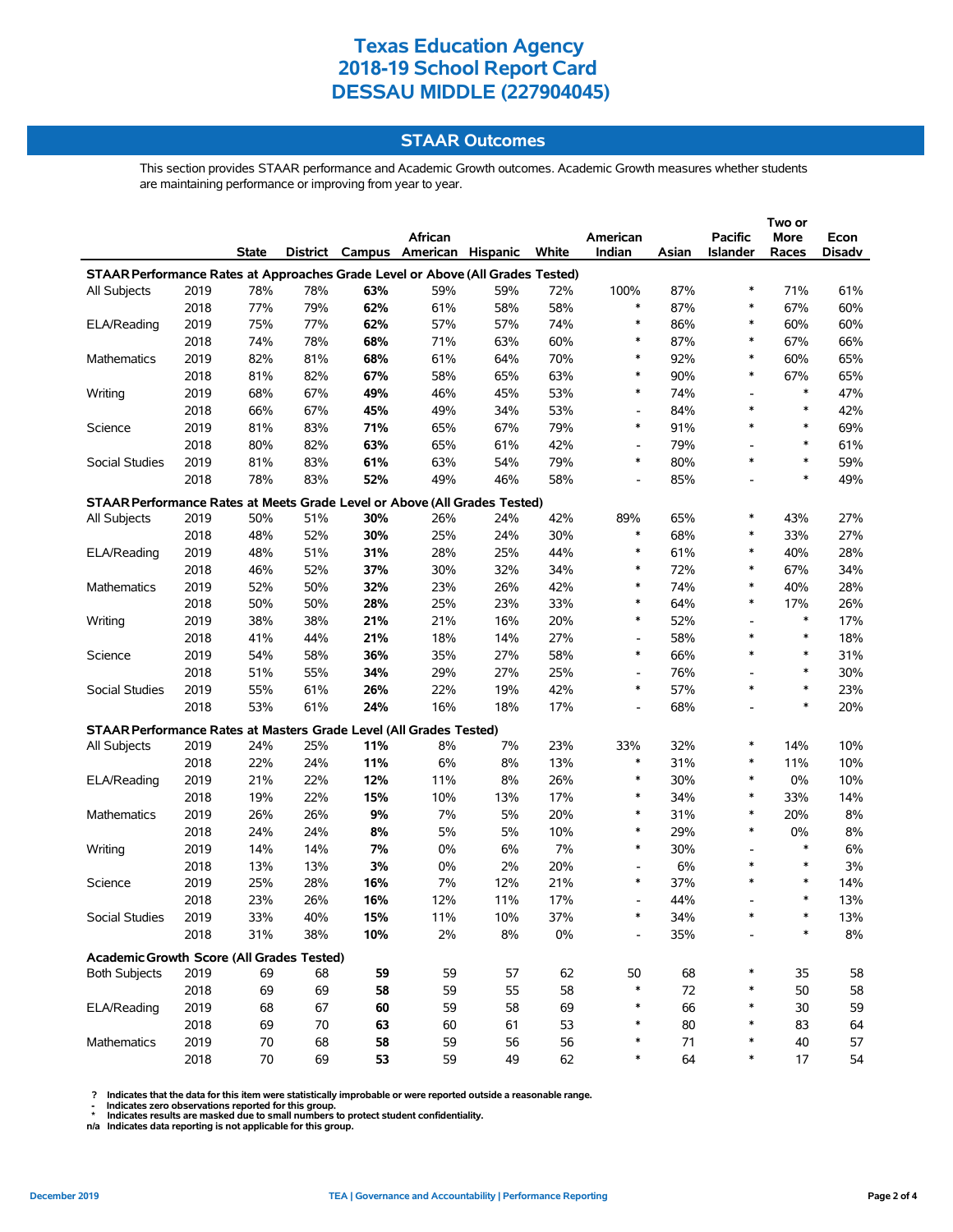#### **Prior-Year Non-Proficient and Student Success Initiative STAAR Outcomes**

Progress of Prior-Year Non-Proficient Students shows STAAR performance rates for students who did not perform satisfactorily in 2017-18 but did in 2018-19. Student Success Initiative shows rates related to the requirement for students to demonstrate proficiency on the reading and mathematics STAAR in grades 5 and 8.

|                                                       |              |                 |                                                   | <b>African</b>                                                        |                 |        | American |        | <b>Pacific</b>  | <b>More</b> | Econ          |  |  |
|-------------------------------------------------------|--------------|-----------------|---------------------------------------------------|-----------------------------------------------------------------------|-----------------|--------|----------|--------|-----------------|-------------|---------------|--|--|
|                                                       | <b>State</b> | <b>District</b> | Campus                                            | American                                                              | <b>Hispanic</b> | White  | Indian   | Asian  | <b>Islander</b> | Races       | <b>Disadv</b> |  |  |
| <b>Progress of Prior-Year Non-Proficient Students</b> |              |                 |                                                   |                                                                       |                 |        |          |        |                 |             |               |  |  |
| Sum of Grades 4-8                                     |              |                 |                                                   |                                                                       |                 |        |          |        |                 |             |               |  |  |
| Reading                                               |              |                 |                                                   |                                                                       |                 |        |          |        |                 |             |               |  |  |
| 2019                                                  | 41%          | 42%             | 33%                                               | 28%                                                                   | 32%             | 53%    |          | 44%    |                 | ∗           | 14%           |  |  |
| 2018                                                  | 38%          | 45%             | 35%                                               | 41%                                                                   | 34%             | $\ast$ |          | $\ast$ |                 | $\ast$      | 23%           |  |  |
| Mathematics                                           |              |                 |                                                   |                                                                       |                 |        |          |        |                 |             |               |  |  |
| 2019                                                  | 45%          | 44%             | 31%                                               | 32%                                                                   | 30%             | 27%    |          | 56%    |                 | $\ast$      | 10%           |  |  |
| 2018                                                  | 47%          | 49%             | 34%                                               | 37%                                                                   | 32%             | 40%    |          | $\ast$ |                 | ∗           | 17%           |  |  |
| <b>Students Success Initiative</b>                    |              |                 |                                                   |                                                                       |                 |        |          |        |                 |             |               |  |  |
| <b>Grade 8 Reading</b>                                |              |                 |                                                   |                                                                       |                 |        |          |        |                 |             |               |  |  |
|                                                       |              |                 |                                                   | Students Meeting Approaches Grade Level on First STAAR Administration |                 |        |          |        |                 |             |               |  |  |
| 2019                                                  | 78%          | 81%             | 68%                                               | 64%                                                                   | 64%             | 79%    | *        | 85%    | $\ast$          | $\ast$      | 19%           |  |  |
|                                                       |              |                 | Students Requiring Accelerated Instruction        |                                                                       |                 |        |          |        |                 |             |               |  |  |
| 2019                                                  | 22%          | 19%             | 32%                                               | 36%                                                                   | 36%             | 21%    | *        | 15%    | $\ast$          | $\ast$      | 81%           |  |  |
| <b>STAAR Cumulative Met Standard</b>                  |              |                 |                                                   |                                                                       |                 |        |          |        |                 |             |               |  |  |
| 2019                                                  | 85%          | 86%             | 79%                                               | 73%                                                                   | 75%             | 95%    | $\ast$   | 91%    | *               | $\ast$      | 30%           |  |  |
| <b>Grade 8 Mathematics</b>                            |              |                 |                                                   |                                                                       |                 |        |          |        |                 |             |               |  |  |
|                                                       |              |                 |                                                   |                                                                       |                 |        |          |        |                 |             |               |  |  |
|                                                       |              |                 |                                                   | Students Meeting Approaches Grade Level on First STAAR Administration |                 |        |          |        |                 |             |               |  |  |
| 2019                                                  | 82%          | 84%             | 67%                                               | 64%                                                                   | 64%             | 62%    | *        | 91%    | *               | $\ast$      | 16%           |  |  |
|                                                       |              |                 | <b>Students Requiring Accelerated Instruction</b> |                                                                       |                 |        |          |        |                 |             |               |  |  |
| 2019                                                  | 18%          | 16%             | 33%                                               | 36%                                                                   | 36%             | 38%    | *        | 9%     | *               | *           | 84%           |  |  |
| <b>STAAR Cumulative Met Standard</b>                  |              |                 |                                                   |                                                                       |                 |        |          |        |                 |             |               |  |  |
| 2019                                                  | 88%          | 89%             | 74%                                               | 73%                                                                   | 70%             | 71%    | *        | 94%    | $\ast$          | *           | 28%           |  |  |
|                                                       |              |                 |                                                   |                                                                       |                 |        |          |        |                 |             |               |  |  |

 **? Indicates that the data for this item were statistically improbable or were reported outside a reasonable range.**

- Indicates zero observations reported for this group.<br>\* Indicates results are masked due to small numbers to protect student confidentiality.<br>n/a Indicates data reporting is not applicable for this group.

l,